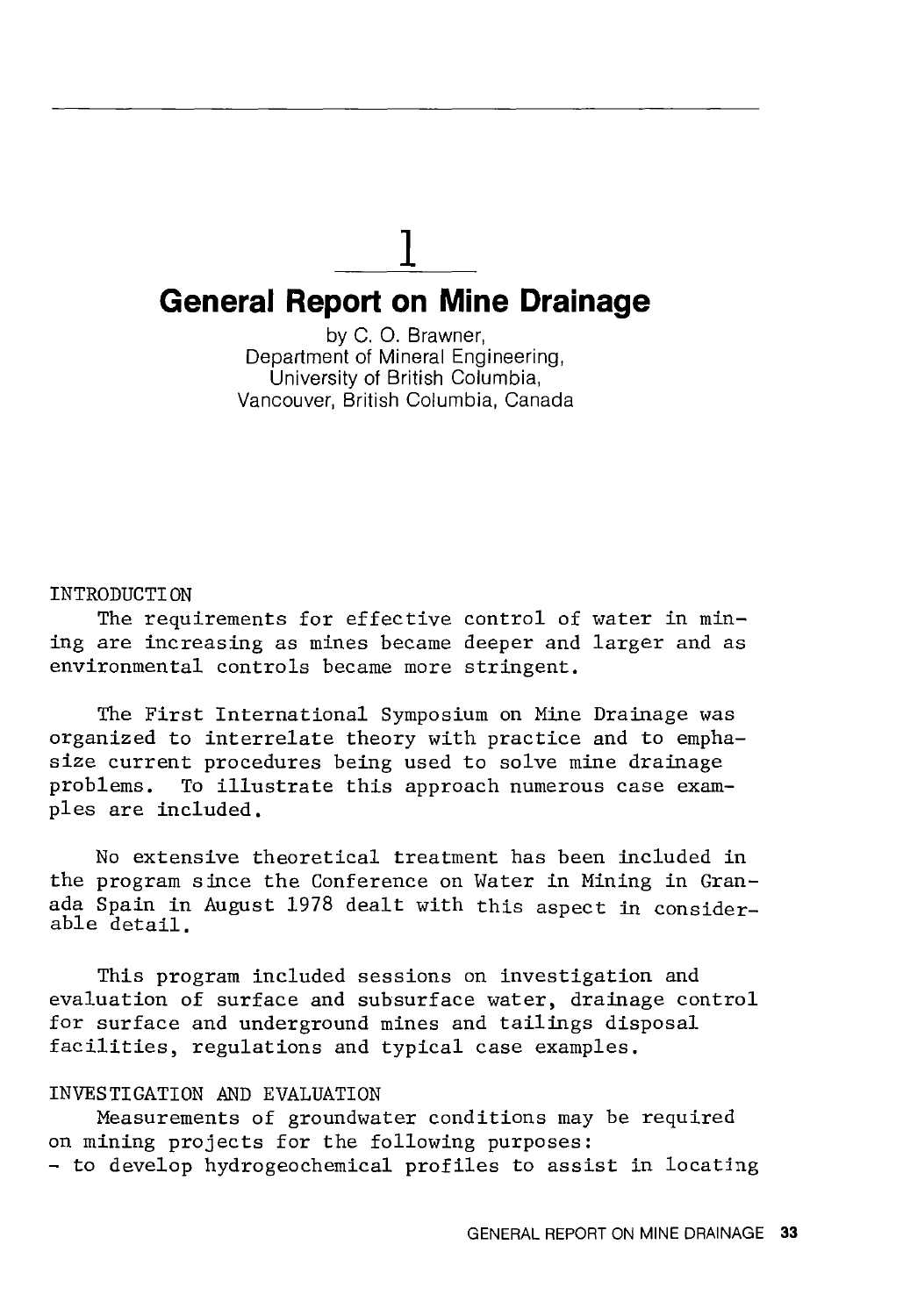potential orebodies.

- to determine groundwater levels and groundwater pressure profiles with depth.

- to obtain water samples to assess background water quality levels prior and during exploration, during mining and after mining is complete.

- to establish the three dimensional flow pattern prior to mining.

- to determine the groundwater flow and pressures and their influence on stability in open pit mining.

- to determine deep groundwater flow volumes and pressures and assess this influence on stability in underground mining. - to assess methods of controlling groundwater flow and stability.

- to monitor ground water seepage and potential contamination from leach dumps, wastes dumps and tailings dams.

The diversity of hydrogeological problems encountered in surface and underground mines is great. If the geology is well understood an evaluation of the hydrogeology may not be difficult. However extensive testing may be required. One of the most difficult conditions to evaluate acquifers or aquitards in most rock is where flow is through fractures, joints, faults, or other openings.

The control of water in mining is a multi team effort. Specialists should typically include the following: Climatologist - seasonal and peak precipitation conditions Hydrologist - surface water studies Hydrogeologist - subsurface water studies Mining Engineer - influence of water on mining and mine stability. Drainage Engineer - dewatering studies Hydraulic Engineer - pump and pipeline design Reservoir Engineer - gas effect studies (if present)

The two most important factors to interrelate subsurface ground water studies are the influence of geology: faults, fractures, joints, solution cavities and the method and care of mining. Fracturing induced by the mining has major influence on permeability.

The primary tasks of this group are to determine the probabilities and volume of water inflow, evaluate the influence of the inflow and where necessary develop a preventative or control program.

The standard procedures have been generally to install 34 MINE DRAINAGE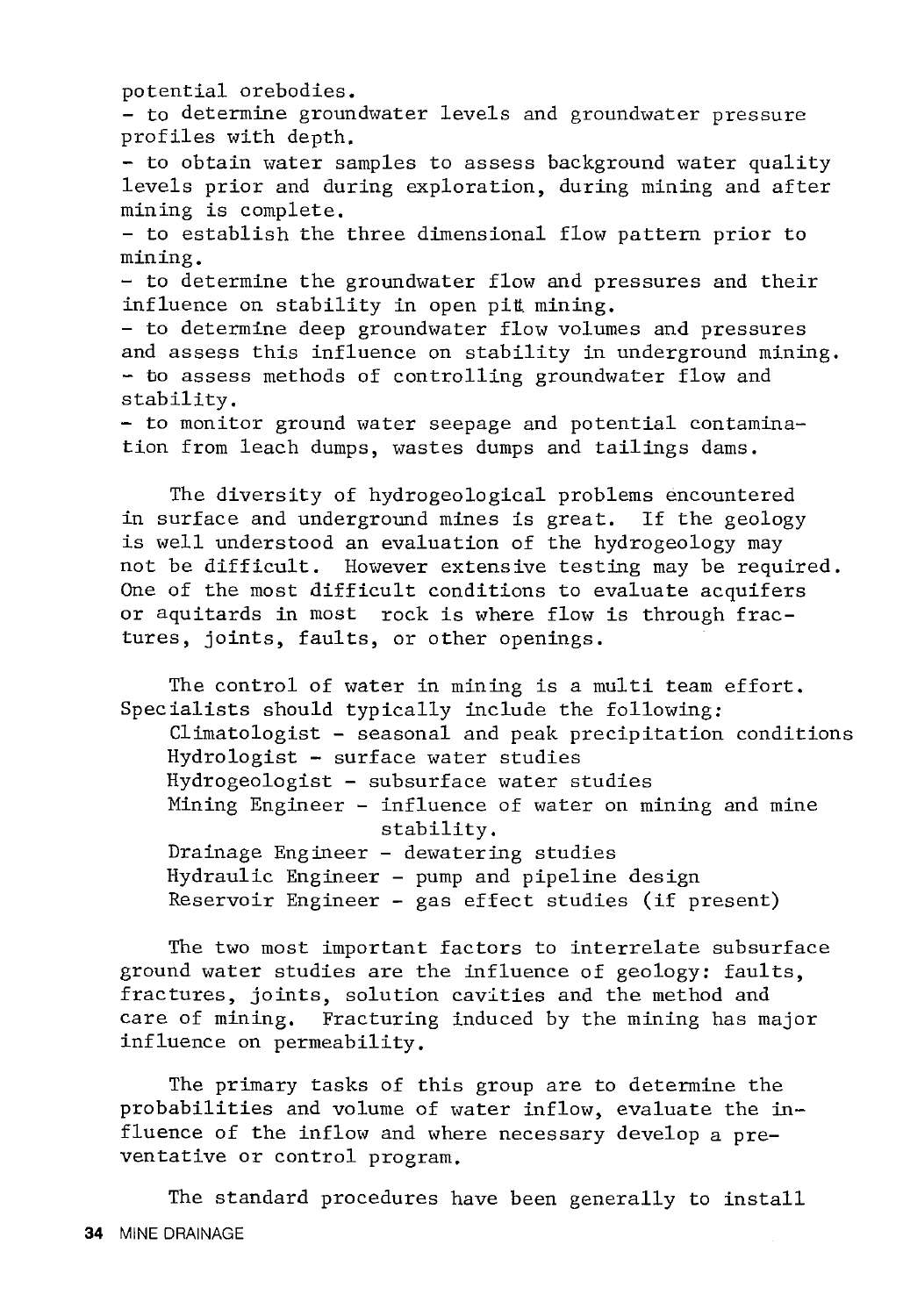a single piezometer in a number of boreholes in the general area of exploration, around the potential mine site. The cost of the piezometers is only a small fraction of cost of the drilling.

On most mining projects the total depth of mining is such that multi-geologic sequences and multi-aquifers exist. It is obvious to define the ground water profile and flow that the water pressure in each aquifer should be known. A single piezometer cannot possibly provide this information.

Patton has described a "Profiler" which can measure permeability at intervals during the drilling operation so that the best location for piezometers can be established.

Patton suggests that the least number of piezometers required for minimum coverage is 2n + m where n is number of aquifers present with appreciable thickness and m is the number of aquitards below the water tables. For adequate coverage he suggests  $4 n + 2 m$  piezometers.

This density of piezometers can be achieved by (a) several piezometers in separate boreholes (b) conventional multiple piezometers installed in one drill hole or (c) multiple piezometers of the enclosed type in a single borehole. The latter technique is very recent (the Westbay MP System described by Patton). This technique has the advantage of reasonably rapid response, the calibration can be checked periodically, negative pore pressures can be measured, low cost per piezometer point, large number of possible reading points, reduced scheduling problems and capability to obtain water quality samples. The major disadvantage has been the increasing complication of installing many seals. This has recently been overcome with the development of multiple casing packers.

In numerous instances piezometers are necessary when the rock is not competent. The use of special bio-degradeable muds assist in the advancement of the borehole, allow installation of the piezometer without seriously affecting permeability near the borehole. Water samples should be taken during the early part of any investigation to establish the base line water quality parameters. Rouse emphasizes the importance of obtaining representative samples. To ensure **this,** samples should not be taken until a constant value of pH and conductivity occurs.

Regional long term climatic conditions have a major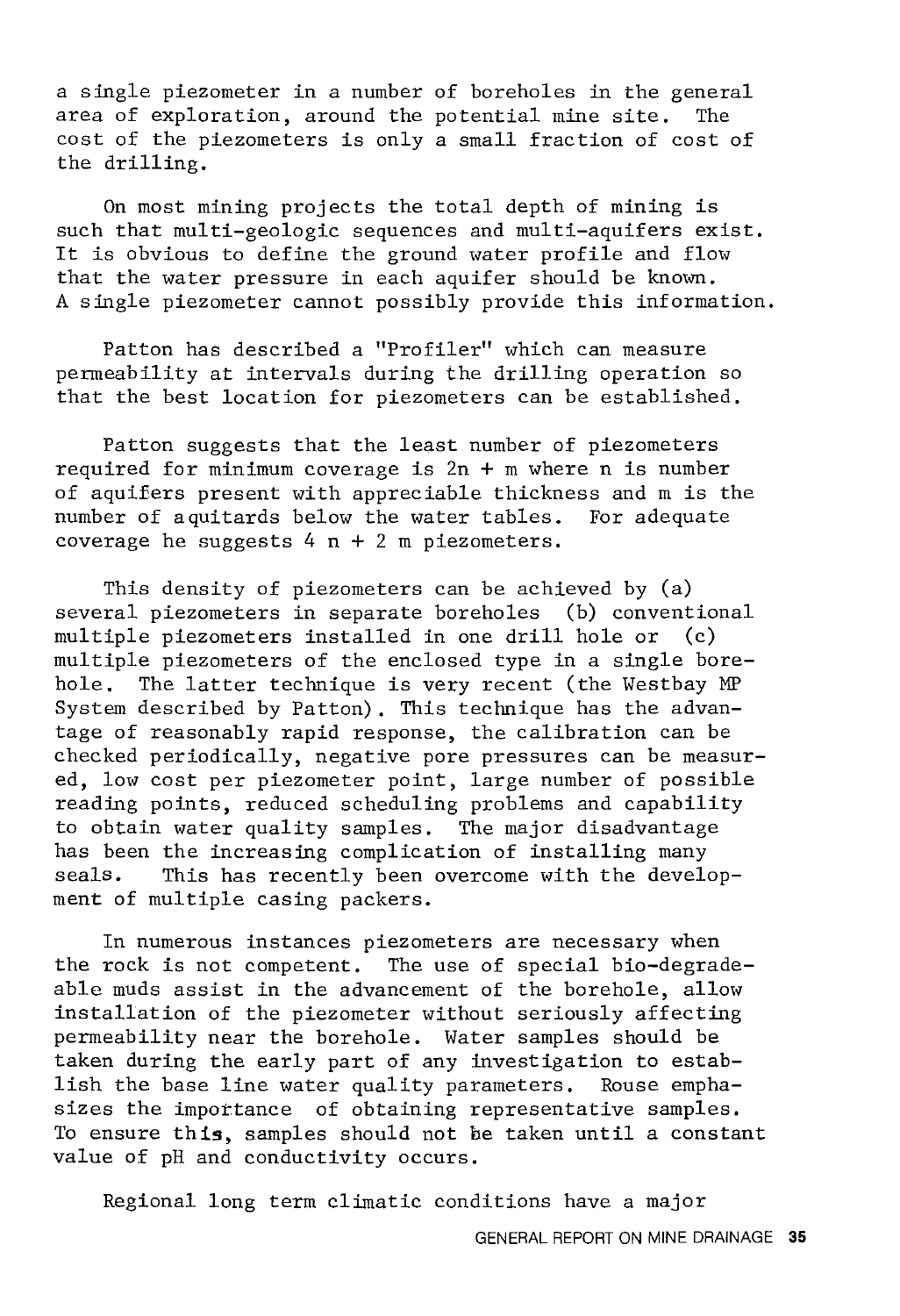influence on ground water balance. In hot dry climates the ground water flow may be upward due to the high evaporation influence. In heavy rainfall areas the net flow is obviously downward.

For deep underground mining Halepaska suggests the analyses make use of the reduction in the mine plan geometry to "effective radius". He suggests three methods:

Method 1 entails approximation of the mine plan as a well and uses the constant head Jacob-Lowman equation to calculate flow rates. This method generally yields a pumpage rate that is too high.

For Method 2, the technique of interfering wells is utilized, wherein each drift face of the proposed mine plan is considered to be a well. The cumulative production of the drift "wells", which typically are mutually interfering, is an approximation of the expected production from the mine.

For Method 3, the technique of confined-unconfined theory and the Jacob-Lowman theory are combined to calculate the required pumpage. The effective radius in this method is chosen as the radius at which the aquifer of interest goes from the confined to the unconfined state. Therefore, goes from the confined to the unconfined state. the concept focuses on fluid entering the unconfined state from elastic yield of the confined state.

Permeability changes in caving ground can be of major importance when the mine is located near or under water courses or bodies of water. Recent full scale by Whittaker on two longwall coal projects indicates that appreciable change in the insitu permeability occurs between the face and 40 meters behind the face and above the extraction horizon. The increase in the permeability is a function of the natural rock jointing and bedding and the thickness of the seam being extracted. Beyond about 40 meters behind the face the permeability begins to reduce due to reconsolidation.

The increase in permeability during the test program ranged from about 40 to 80 times the undisturbed permeability.

Venburg describes the practical requirements of geohydrological evaluations for mining projects with emphasis on pre-drainage. Considerable emphasis is placed on obtaining preliminary data from local sources such as climatological offices, water resources branches, drilling companies, water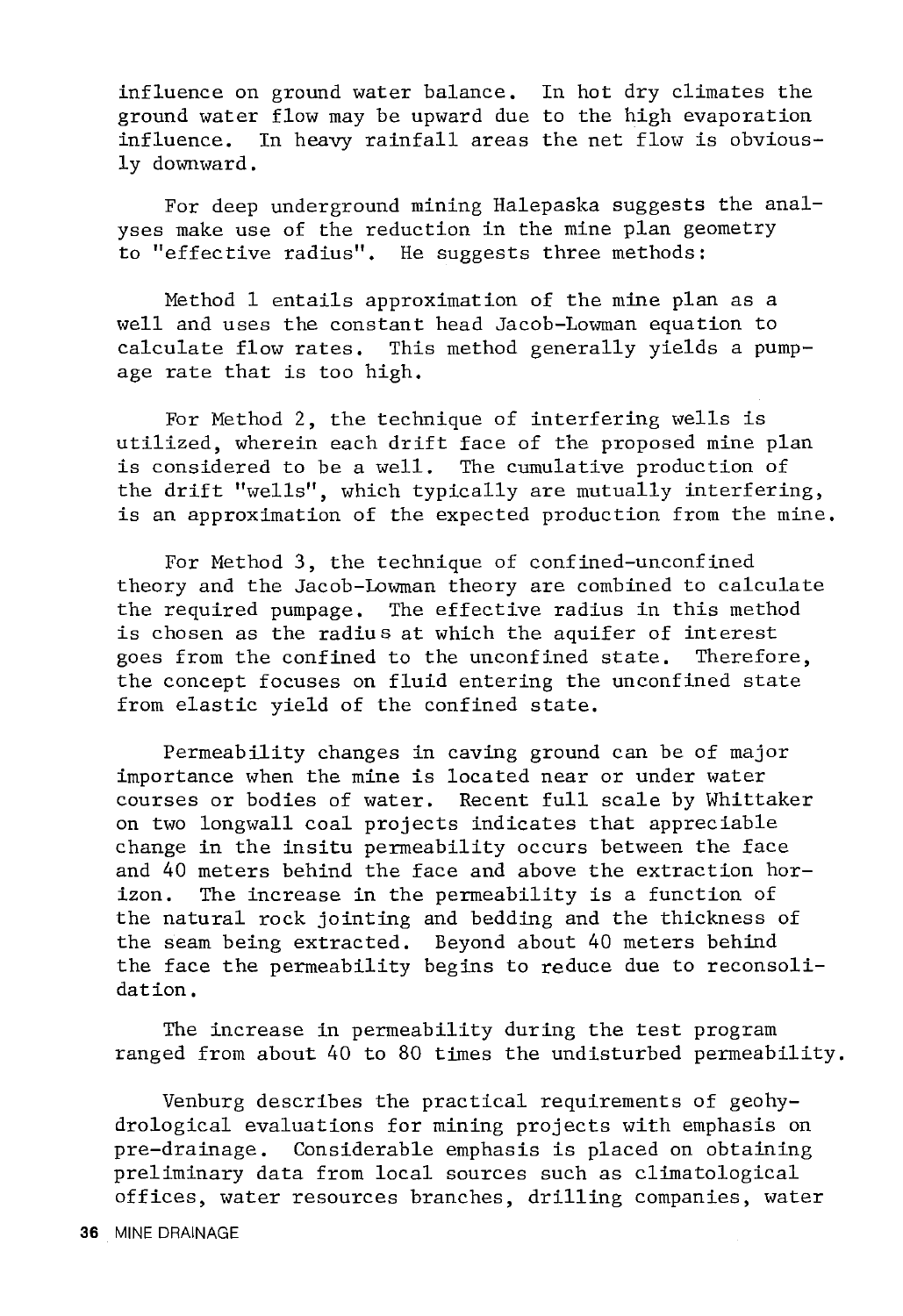well developers etc.

With minimal additional expense, exploratory boring can be used to show depths of unconsolidated sediments, classification and lithology of bedrock, location and orientation of discontinuities, zones of caving or heavy mud or water loss and artesian water conditions. The use of geophysical logging is strongly recommended. These should include temperature, flow meter and tracer logs.

Chemical and bacterial analyses of water encountered should be tested for background data, well and dewatering equipment selection and environmental consideration.

Detailed consideration must be given to cost assess-<br>for pre-drainage schemes. Vensburg lists items for a ments for pre-drainage schemes. typical well de-watering system: Drilling costs Mud pit excavation Well casing Grouting Test pumping Power Labor, including supervision Surface casing Well screen Gravel filter Well development Fuel, oil and grease Mobilization and demolization of equipment, including freight Cost of obtaining a water supply, including supply pump and hose Pumps and discharge pipe, including installation Front end loader, crane, welder, tools, light plant, air compressor and transportation Miscellaneous items including taxes, licenses and permits.

To evaluate mine ground water problems it is usually necessary to determine the following properties or conditions.

- (a) Acquifer Coefficients Transmissivity and Coefficient of Storage
- (b) Boundary Conditions

(c) Local water budget or sources of recharge.

Slayback describes several case examples which illustrate practical investigational programs and interpretation of these programs to solve unusual groundwater conditions.

A typical field test program was used for the Dundee Cement Company to determine whether a sand acquifer might provide a conduit for water from the Mississippi River 4,000 feet away from a planned limestone quarry. A test production well and a pattern of observation wells were drilled between the proposed quarry and the River. No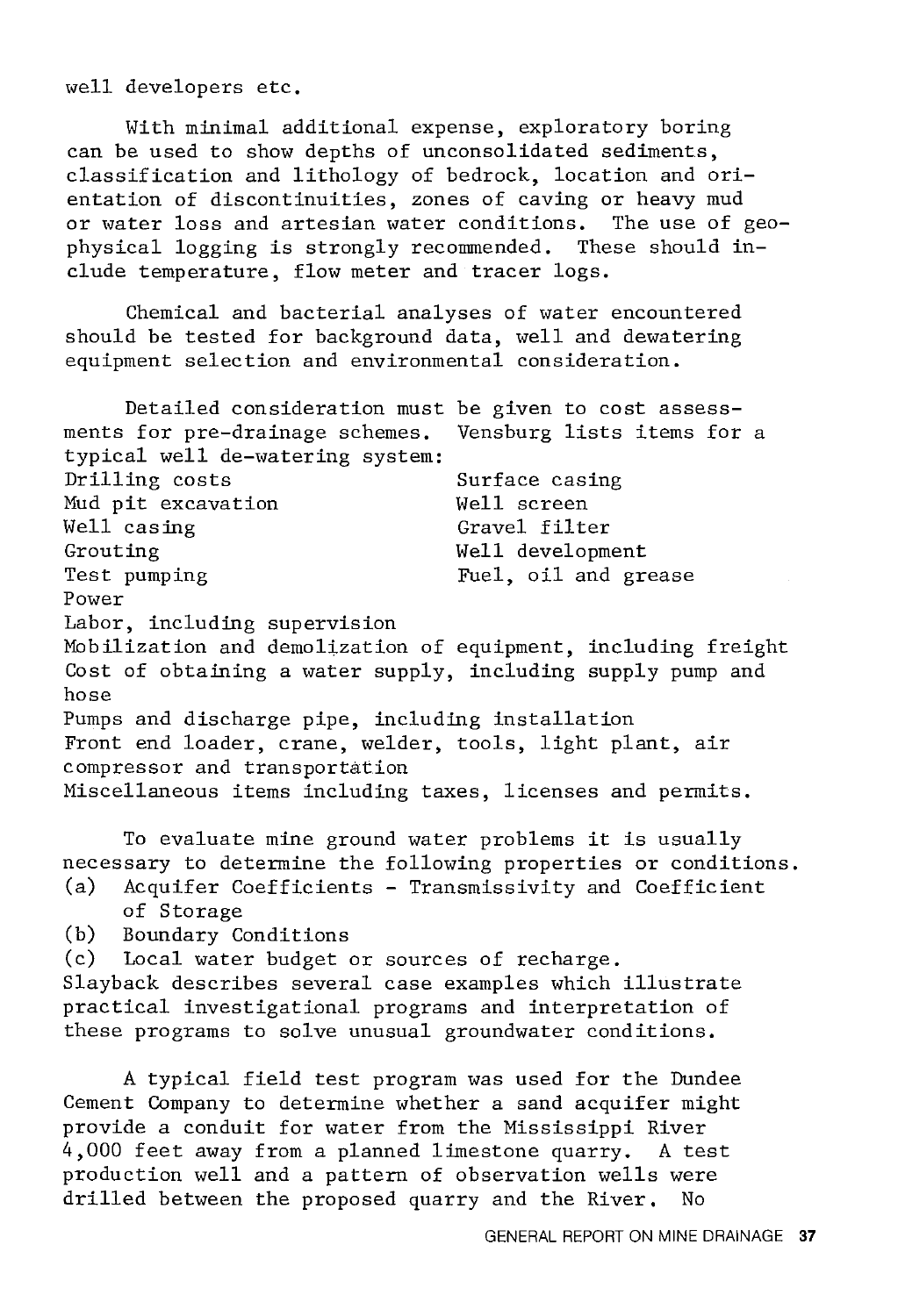significant recharge was indicated by the plots of the test data. This low cost program indicated that recharge from the Mississippi was manageable at low cost.

A major concern at the Pine Point Mine in N.W.T., Canada owned by Cominco was recognition that the dewatering combined a transition from a confined or artesion aquifer to a water table aquifer. Slayback indicates that in his experience no other single phenomena in hydrogeology has caused more problems in groundwater evaluation. This case results in differences of more than one order of magnitude between the artesian and water-table storage coefficients. This can lead to delay time in pumping between the artesian condition and water table condition which can be devastating. If the delay period ware to extend through three log cycles a delay period from 10 to 10,000 days or 27 years could occur. The solution at Pine Point was to promote sufficient pump capacity to drive through the delay barrier early.

In the Athabasca tar sands, conditions have been found to vary greatly. At the Great Canadian Oil Sands project there are no aquifer problems and no ground water control system. On the Syncrude project up to three aquifers were encountered below the feed zone. Aquifer pressures must be dewatered to ensure the water pressure does not cause the mine floor to heave or to pipe where the aquifer sand is directly below the feed. Extensive field tests were performed. The testing & evaluation was complicated by the evolution of dissolved gas, creating a four phase hydrocarbon system. The analysis made use of an oil-reservoir computer model to predict depressurization.

The depressurization program at Syncrude involves over 500 depressuriaation wells.

At the Alsands project a basal aquifer zone exists which contains clean coarse sand but with no dissolved gas present. As a result more water is likely to be discharged with fewer wells than at Syncrude.

Loofbourrow quotes pumping costs for an efficient design pumping system to range generally from \$0.20 to \$0.30 per million foot gallons. The key to economy is to reduce the pumping energy. Indirect costs must be considered due to increased production, maintenance and increased transportation costs.

The most effective planning to control water is one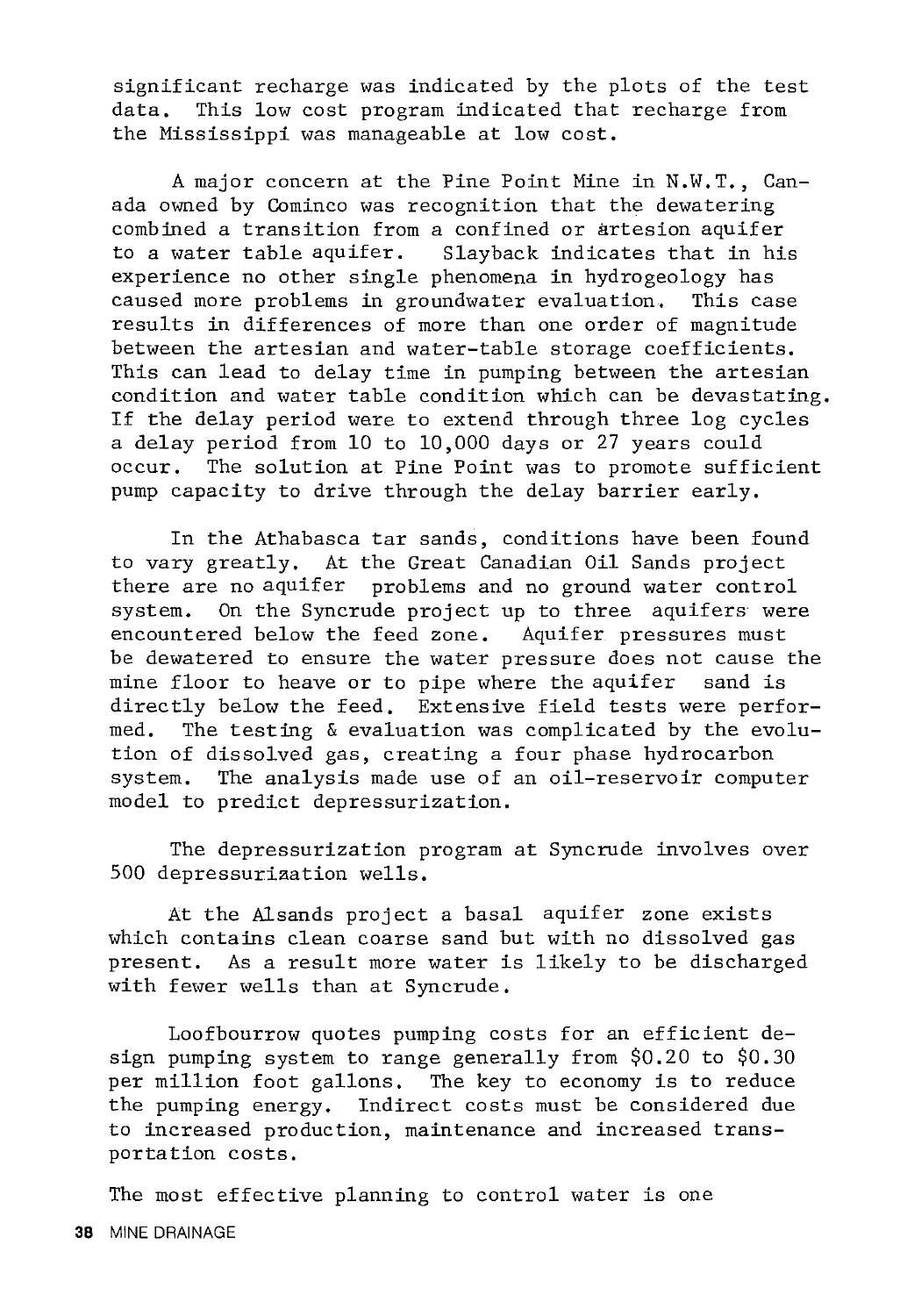that is instituted during the mine design stage. Special consideration should be given to pre-mine dewatering and in underground mines to mining from the bottom up. ning should also consider normal methods of seepage reduction, such as the use of clay or slimes grouts or plugging with chemical or bacterial precipitates. In addition the planning should include an ongoing program to drill ahead of the working levels, maintain up to date plots of water data and to have repair equipment and tools immediately available.

Hofedank, Consulting Engineer from West Germany states that no other water problem, aside from those having to do with the drainage of mines, needs such a large number of different sciences for its solution. He outlines the programs recommended to evaluate the influence of groundwater, surface water, precipitation and environmental impact on the mine.

He reviews an open pit coal project where two aquifers separated by a clay seam exist. Leakage appears from the lower aquifer when the upper aquifer is pumped. After several years the rate of leakage reduced. The use of Boulton's concepts of a semi-confined aquifer. may explain decreasing leakage taking into account the difference in short and long term dynamics. The author would note that as depressurization of the upper aquifer progresses a substantial increase in effective pressure occurs which could cause consolidation of the drainage layers, reduce permeability and leakage.

Careful planning and meticulous field work are required to successfully assess mine dewatering problems. However, it must be recognized that comprehensive programs do not eliminate the risk of unforseen anomalous conditions. Properly designed groundwater investigations will reduce the probability of encountering unforseen conditions to reasonable limits.

#### DRAINAGE IN OPEN PIT MINES

Surface and subsurface water creates a wide range of problems on surface mine projects. The most important of these include the following: Surface water-

- (a) Pit slope, haul road and drainage ditch erosion.<br>(b) Haul road softening, frost heave in winter.
- Haul road softening, frost heave in winter.
- (c) Erosion fan deposition.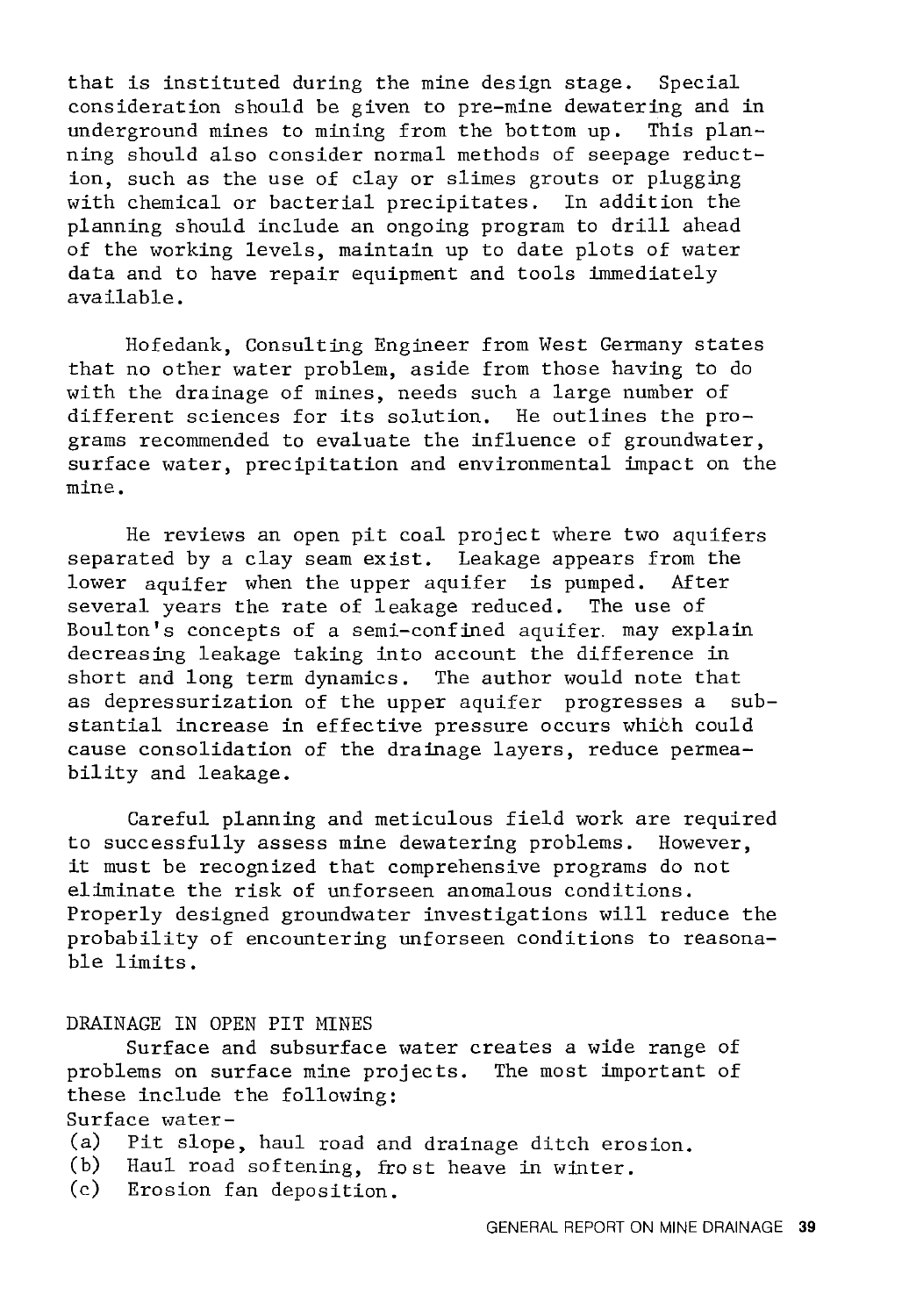- (d) Water pressure build-up in tension cracks.
- Glaciation in winter.

Subsurface water-

- (a) Reduction of soil and rock shear strength.<br>(b) Pit slope instability which requires flatt
- (b) Pit slope instability which requires flatter slopes.<br>(c) Increase in blasting costs.
- Increase in blasting costs.
- (d) Pit slope and floor bottom heave.<br>(e) Slope seepage and associated eros
- Slope seepage and associated erosion and glaciation.

Procedures to control surface drainage are simple and well understood. Control of subsurface drainage has only recently been recognized on many projects as a serious and potentially costly problem. The case examples in this symposium have been selected to provide a cross section of typical problems as well as control and stabilization procedures. Table 1 provides a summary of these examples.

Where the open pit mine extends below the water table the least expensive method of slope drainage usually involves horizontal drains. Specialized equipment and procedures can install drains up to 300-400 feet long. Greater lengths are usually not required. The drains should be installed at an entry gradient of about 5 per cent. If the drain holes collapse, 1 to 2 inch plastic pipe should be installed. The outer sections of the pipe above the water table should not be perforated. The inner lengths should have the perforations down to allow the water in the pipe.

To reduce set up costs and collection costs,  $4$  to  $6$ drains can be angled and from one location.

If the rate of drilling is too fast the drill rod will climb above the water table and the program will be ineffective. If the rate of drilling is slow the drain gradient will drop below horizontal. This is not serious as the drain will operate under pressure. For long term operation the drains must be flushed occasionally. The amount of water which flows from the drains is not a good measure of the effectiveness. Piezometers should always be installed to monitor the drop in the water pressures.

Perimeter and in pit wells have been used on many projects to lower the water table. In situ pumping and permeability tests are a recommended prerequisite to the design of the well and pumping system. One frequent benefit of the well system provided the water level is lowered below all mining levels, is that less expensive explosive can be used. Numerous projects have reported that blasting costs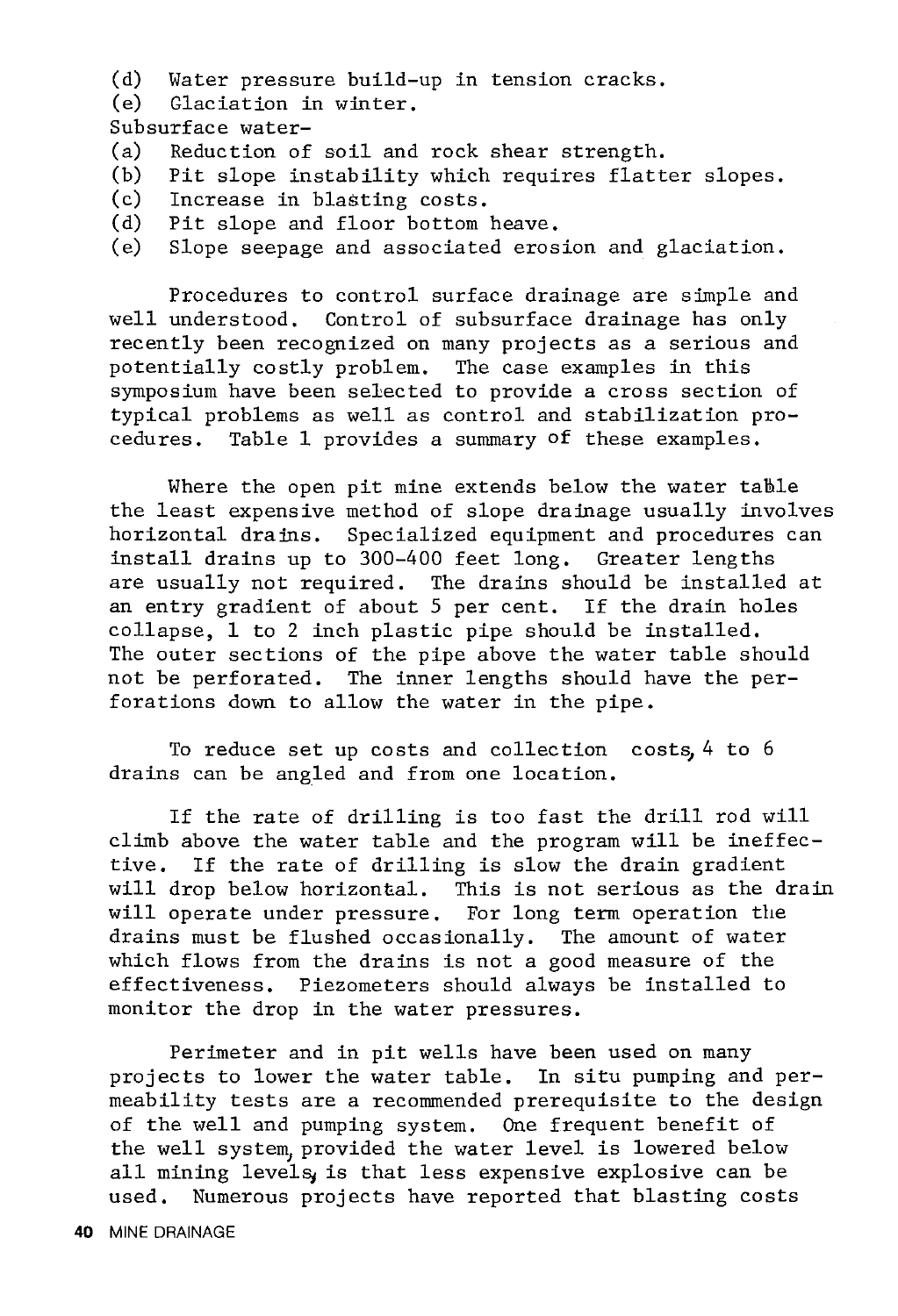| Location                                         | Problem                                                                                                                                                                                                                                                                                                                                                                                                | Solution                                                                                                                                                                                                                                                                                                                                                                                                                                                                                                                      |
|--------------------------------------------------|--------------------------------------------------------------------------------------------------------------------------------------------------------------------------------------------------------------------------------------------------------------------------------------------------------------------------------------------------------------------------------------------------------|-------------------------------------------------------------------------------------------------------------------------------------------------------------------------------------------------------------------------------------------------------------------------------------------------------------------------------------------------------------------------------------------------------------------------------------------------------------------------------------------------------------------------------|
| Cyprus Anvil Mine<br>Faro, Yukon                 | Surface inflow from Faro Creek causing<br>erosion in summer and glaciation in<br>winter. Subsurface seepage into the mine<br>causing unstable pit slopes, increased<br>blasting costs, glaciation on slopes,<br>increased haul and maintenance, ice build<br>up in truck boxes and shovel buckets.<br>Overly wet ore required stockpiling<br>for drainage. Excess stockpile time<br>lead to oxidation. | Diverted creek and placed water proof lining<br>along high permeability zones. Six thousand<br>feet of horizontal drains were installed with<br>1.5 inch O.D. slotted plastic pipe. Average<br>drawdown ranged from 7-14 feet. Daily volumes<br>of water averages about 100,000 gal./day.<br>Collector sump in bedrock constructed with<br>pumps and 6-8 inch polyethylene pipes used to<br>remove water from pit. A steamer is used<br>to thaw frozen pipelines.                                                             |
| Pine Point Mines<br>Pine Point, N.W.T.           | Extensive seepage into numerous open<br>pits cause difficult and hazardous<br>mining conditions and high explosives<br>costs. Seepage is from acquifers<br>that continuously recharge from<br>mountains to the south. Sinkholes are<br>frequently encountered in the open<br>pit areas.                                                                                                                | Installation of deep wells (400-500 ft.) and<br>pumps around the perimeter of the open pits.<br>Design based on pumping tests and analysis<br>methods of Cooper and Jacob and of Thiem.<br>Well design allows for 10 percent loss due<br>to well collapse and 80 per cent effective<br>pumping rate. Well locations selected away from<br>sinkholes. Wells 14-3/4 inch diameter with no<br>casing or screens at depth. Dewatering costs<br>represent 16 per cent of direct mining costs.<br>Volume is 60 million gallons/day. |
| Bougainville Copper Mine<br>Papua and New Guinea | Very high rainfall region combined with<br>severe earthquake potential would require<br>expensive flat pit slopes to maintain<br>stability unless the water pressures in<br>the rock slopes could be minimized. The<br>rock contained high fracture frequency<br>with a majority of steeply dipping joints.                                                                                            | Development of drainage adits below the orebody<br>developed an extensive zone of depressurization<br>near the adits. Flows increased when semi<br>impervious zones were intersected, i.e. clay<br>filled faults. Field permeability values ranged<br>from $10^{-2}$ to $10^{-5}$ cm/sec.                                                                                                                                                                                                                                     |
| Twin Buttes Mine<br>Arizona                      | Two large slide zones developed in the<br>pit over a vertical depth of some 600<br>feet. The movement was largely influenced<br>by high water pressures in the slope.<br>These pressures varied due to numerous<br>clay filled fault and shears in the slope.                                                                                                                                          | An underground adit 3400 feet long was mined<br>and 25,500 feet of drain-holes was drilled from<br>the edit to increase the effective drain radius.<br>PVC slotted pipe was installed in the drain holes.<br>The water pressure in monitoring piezometers<br>dropped an average of 67 percent. The overall<br>permeability averaged 10 <sup>-6</sup> cm/sec. If a risk<br>factor of 12 percent is acceptable the average<br>slope angle can be increased from 27° to 35°.                                                     |

TABLE 1 - SUMMARY OF OPEN PIT STABILIZATION BY DRAINAGE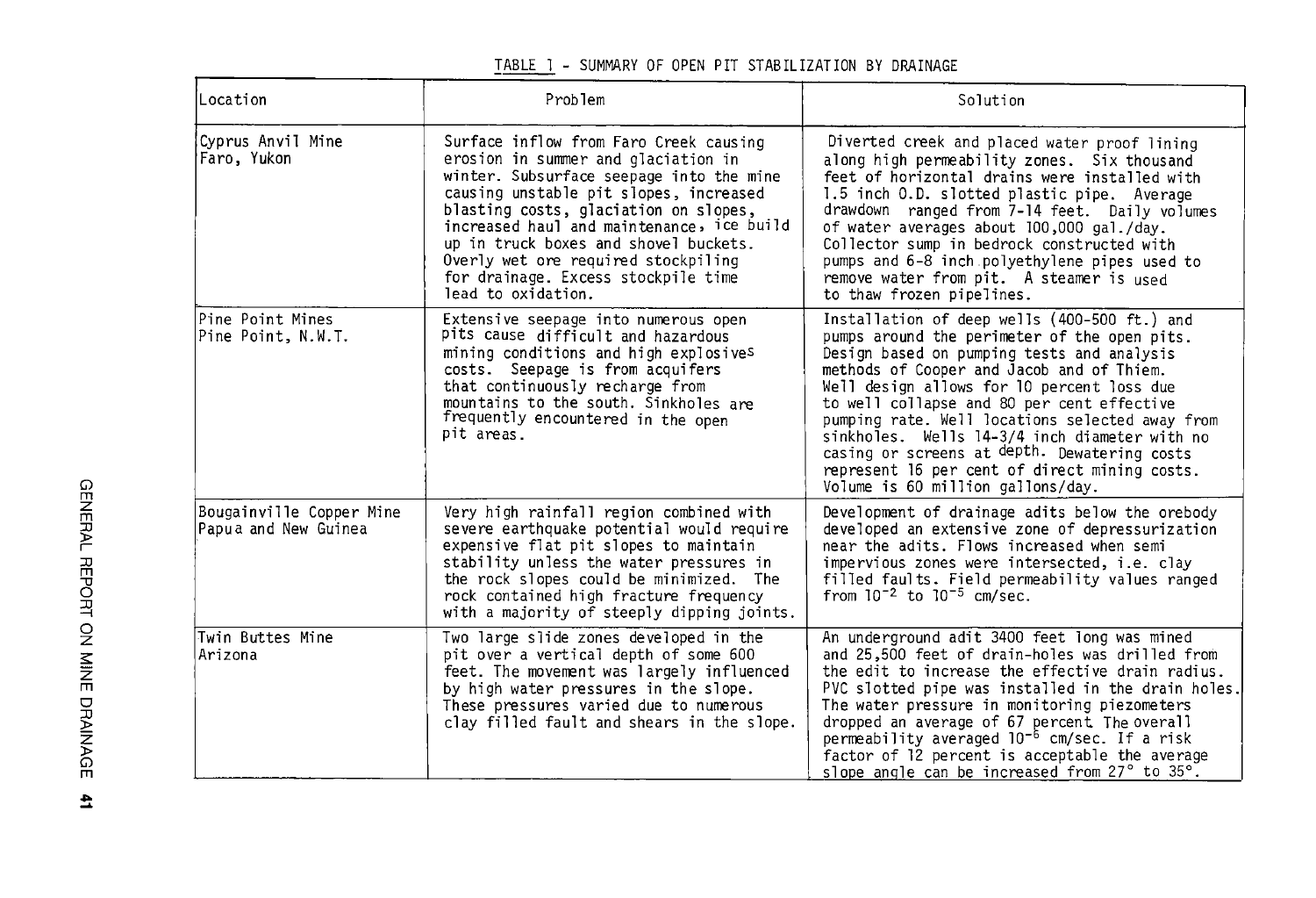TABLE 1 (con't)

| Location                                            | Problem                                                                                                                                                                                                                                                                                                                                                                                                                                                                                 | Solution                                                                                                                                                                                                                                                                                                                                                                                                                                                                           |
|-----------------------------------------------------|-----------------------------------------------------------------------------------------------------------------------------------------------------------------------------------------------------------------------------------------------------------------------------------------------------------------------------------------------------------------------------------------------------------------------------------------------------------------------------------------|------------------------------------------------------------------------------------------------------------------------------------------------------------------------------------------------------------------------------------------------------------------------------------------------------------------------------------------------------------------------------------------------------------------------------------------------------------------------------------|
| Jeffrey Mine<br> Canadian Johns Manville<br>l0uebec | Granular soils overlying the bedrock provide<br>a major ground water supply to develop water<br>pressures in the pit slopes. This lead to<br>a major slide involving about 20,000,000 tons<br>of rock. The slide intersected the ore<br>skipway and came within 75 feet of the<br>primary crusher building. The instability<br>was aggravated by leakage of water from<br>town service mains and mining at the toe<br>of the slope. Considerable water infiltra-<br>ted tension cracks. | Horizontal drains were installed from the<br>skipway bridge area. Drain holes were<br>drilled upward from a horizontal adit to<br>intersect the failure zone. The adit was<br>used for previous mining and exploration.<br>Tension cracks were filled in. Horizontal<br>drains were installed into the granular<br>layers in the upper overburden slopes to<br>reduce recharge into the rock. Surface<br>interception and diversion ditches were<br>developed.                     |
| Iron Ore Company<br>l0uebec                         | High precipitation, very cold winter climate,<br>variable strength rock with considerable<br>folding and faulting led to numerous slope<br>stability problems. The high water table<br>resulted in a high moisture content of the<br>ore and very wet haulage access with high<br>maintenance of roads and trucks.                                                                                                                                                                      | Surface drainage was installed around the<br>pit to control surface water. 47 in pit<br>and perimeter wells (15-inch diameter) have<br>been installed to lower the water table.<br>Special precautions are required to protect<br>the pipelines from freezing. Problems still<br>exist with operating delays due to blasting,<br>relocation of pipe lines and inspection of<br>pumps.                                                                                              |
| Konin and Turow Mines<br>Poland                     | A shallow water table existed where 40 to<br>150 meters of overburden required removal<br>to expose the coal measures. Depressuriza-<br>tion of the overburden, coal and underlying<br>strata was required to maintain slope<br>stability and prevent pit bottom heave.                                                                                                                                                                                                                 | The zone proposed for initial mining was<br>dewatered by deep wells and drainage galleries<br>in the coal horizon. As mining progresses<br>wells are installed ahead of mining and<br>from the galleries. These latter wells drain<br>by gravity as pressure relief wells. Hori-<br>zontal drains are installed from the pit<br>slopes. Dewatering trenches and pumping<br>stations are developed in the pit bottom.<br>Pumping systems are designed for 120 per<br>cent capacity. |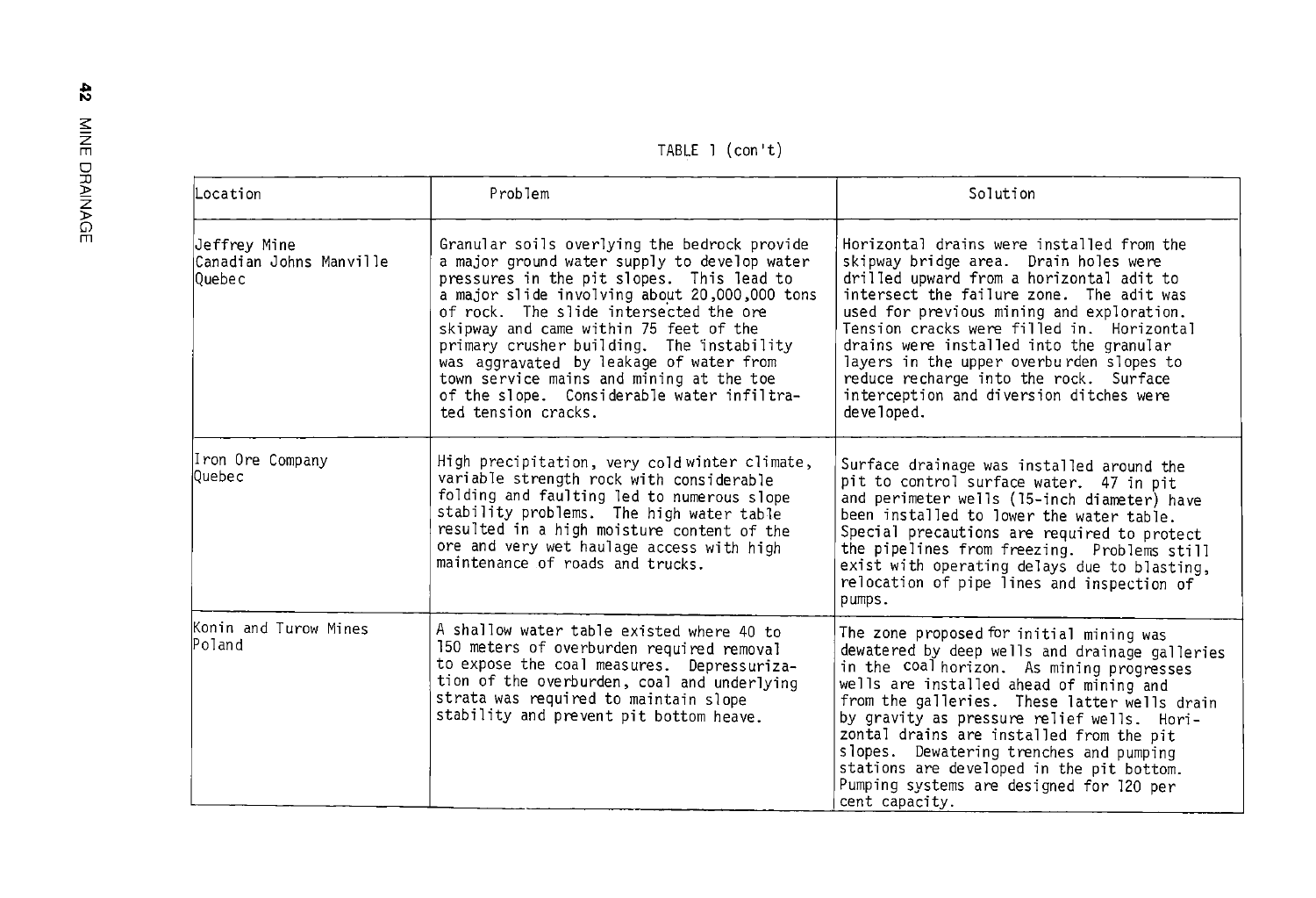TABLE l (con't)

| Location                                             | Problem                                                                                                                                                                                                                                                                                                                                                                                                                                                                                                                                                                                                                                                                                                              | Solution                                                                                                                                                                                                                                                                                                                                                                                                                                                                                                                                                                                                                                                                                                                                                                                                                                             |
|------------------------------------------------------|----------------------------------------------------------------------------------------------------------------------------------------------------------------------------------------------------------------------------------------------------------------------------------------------------------------------------------------------------------------------------------------------------------------------------------------------------------------------------------------------------------------------------------------------------------------------------------------------------------------------------------------------------------------------------------------------------------------------|------------------------------------------------------------------------------------------------------------------------------------------------------------------------------------------------------------------------------------------------------------------------------------------------------------------------------------------------------------------------------------------------------------------------------------------------------------------------------------------------------------------------------------------------------------------------------------------------------------------------------------------------------------------------------------------------------------------------------------------------------------------------------------------------------------------------------------------------------|
| Rhenish Lignite<br>Mining District<br>West Germany   | Water bearing sand zones exist between multi<br>layered coal horizons. The lignite extends<br>to a depth of over 600 meters. Some major<br>faults exist in the deposits which usually<br>act as barriers to ground water flow. The<br>topWall aquifers in the pit area must be<br>completely dewatered and the footwall<br>aquifers sufficiently depressurized to<br>maintain stability and control heave.<br>Continued monitoring of groundwater is<br>essential each year-About 82,000 feet of<br>monitoring holes are drilled.<br>Local depressurization of sand pockets is<br>required ahead of the dredgers to control<br>slope blowouts.                                                                       | Groundwater budgets to evaluate parameters,<br>yields and boundary conditions are developed.<br>Design diagrams based on Dupuit-Thiem and<br>Sichardt are used for design of gravel<br>packed dewatering wells. One and two dimen-<br>sional numerical aquifer models have been<br>developed. Because of high transmissivities<br>and large areal extent of the acquifer, gravity<br>discharge into vertical tube wells is used<br>with high capacity submersible motor pumps<br>to lift the inflow. Well depths extend to<br>1650 feet.<br>Drilling diameters range<br>from 48 to 71 inches with well screens and<br>inner casings of 12 to 32 inches. Reverse<br>circulation air injection drilling is used.<br>Vacuum dewatering is used to lower the water<br>table ahead of excavators in the slopes in<br>areas of low hydraulic conductivity. |
| Morwell Open Cut Brown<br>Coal Project.<br>Australia | Two water bearing aquifers are located<br>below a coal seam up to 400 ft. thick.<br>The water pressure below the base of the<br>pit must be reduced to control pit bottom<br>heave and development of zone of tension<br>near the toe of the pit batters. High<br>water pressures in the slopes partially<br>induced by surface watering to minimize<br>fire potential must be reduced to reduce<br>risk of batter movement. Water pressure<br>reduction to improve stability has in-<br>creased the effective vertical stress in<br>the coal which is slightly compressible.<br>This has resulted in differential settle-<br>ment of up to 5 feet near the open cut<br>and some settlement up to 10 miles distance. | Wells have been developed into both aquifers<br>to reduce the water pressure to control pit<br>bottom heave and horizontal movement at the<br>toe of the batters. Piezometers have been<br>installed as control installations. Control<br>elevations have been established at each<br>piezometer to assist in determining the required<br>pumping rates. To minimize differential<br>settlement near the open cut, depressurization<br>wells can be located to develop uniform levels<br>of vertical effective stress.<br>The stability of the batters has been main-<br>tained by extensive installation of horizontal<br>drains up to 600 ft. long.                                                                                                                                                                                                |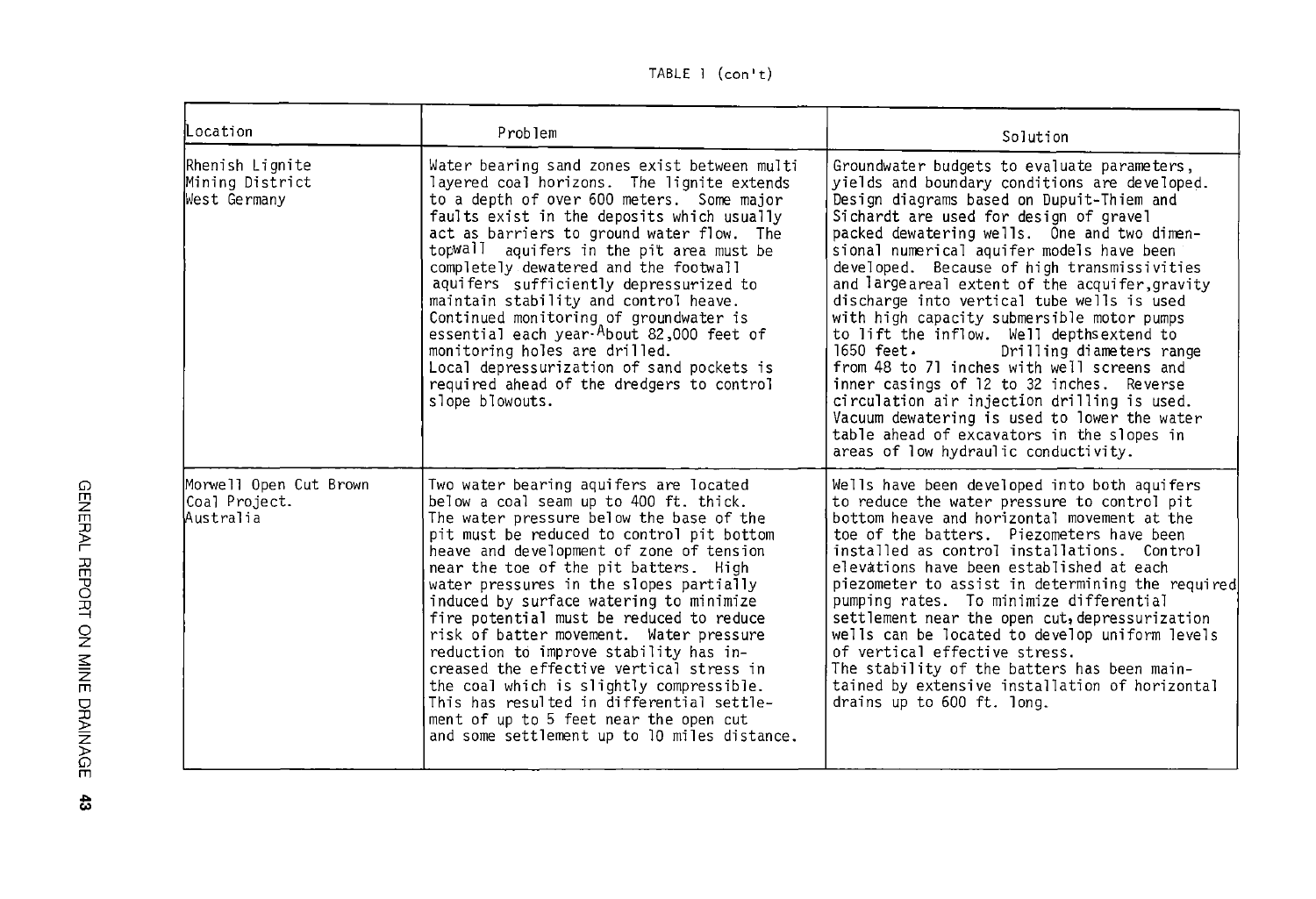| TABLE 1 (con't) |  |  |  |
|-----------------|--|--|--|
|-----------------|--|--|--|

| Location                                                   | Problem                                                                                                                                                                                                                                                                                                                                                                                                                                      | Solution                                                                                                                                                                                                                                                                                                                                                                                                                                                                                                                                                                                             |
|------------------------------------------------------------|----------------------------------------------------------------------------------------------------------------------------------------------------------------------------------------------------------------------------------------------------------------------------------------------------------------------------------------------------------------------------------------------------------------------------------------------|------------------------------------------------------------------------------------------------------------------------------------------------------------------------------------------------------------------------------------------------------------------------------------------------------------------------------------------------------------------------------------------------------------------------------------------------------------------------------------------------------------------------------------------------------------------------------------------------------|
| Swift Agricultural<br>Chemicals Phosphate<br>Mine, Florida | The major problems to maximize phosphate<br>recovery are pit slope stability, ground-<br>water control and influence on spoil volume<br>to matrix recovery. In cohesive soil the<br>existence of water pressure increases the<br>potential for sliding. In cohesionless<br>soil the slopes tend to flow. Surface<br>water in the pit base can cover the base<br>and make spotting of the bucket for<br>efficient matrix recovery impossible. | Drilling and aquifer water pressure testing<br>revealed a deep aquifer in the Avon Park<br>formation (approx. 700 ft. below surface)<br>had a lower piezometric top elevation then<br>the shallow Hawthorne aquifer immediately<br>below the matrix to be excavated. Connector<br>wells joining the surface sediments and<br>Hawthorne to the deeper Avon Park formation<br>have resulted in a vertical flow by gravity<br>reducing the water levels in the upper<br>formations some 42 feet. This has allowed<br>prestripping with scrapers, steeper pit<br>slopes and increased matrix recovery.   |
| Western Phosphate<br>Field, Idaho                          | Water resources within the phosphate field<br>exist in complex ground water and surface<br>flow systems. The water has the potential<br>to hamper mining operations by pit flooding<br>and pit and waste dump stability. It is<br>desireable to be able to predict in advance<br>of mining the imput of water on the mine<br>program.                                                                                                        | Extensive use of stream flow gain - loss<br>monitoring indicated that certain geologic<br>formations support ground water flow systems<br>while others did not. Structural geologic<br>features have a significant effect on the<br>development of ground water and surface water<br>flow systems. Major surface drainages are<br>generally parallel to fold or fault structures.<br>Geologic sections for various combinations<br>of formation dip, smooth or broken ridges,<br>valley or ridge location were developed to<br>allow a prediction of ground water systems<br>at proposed mine sites. |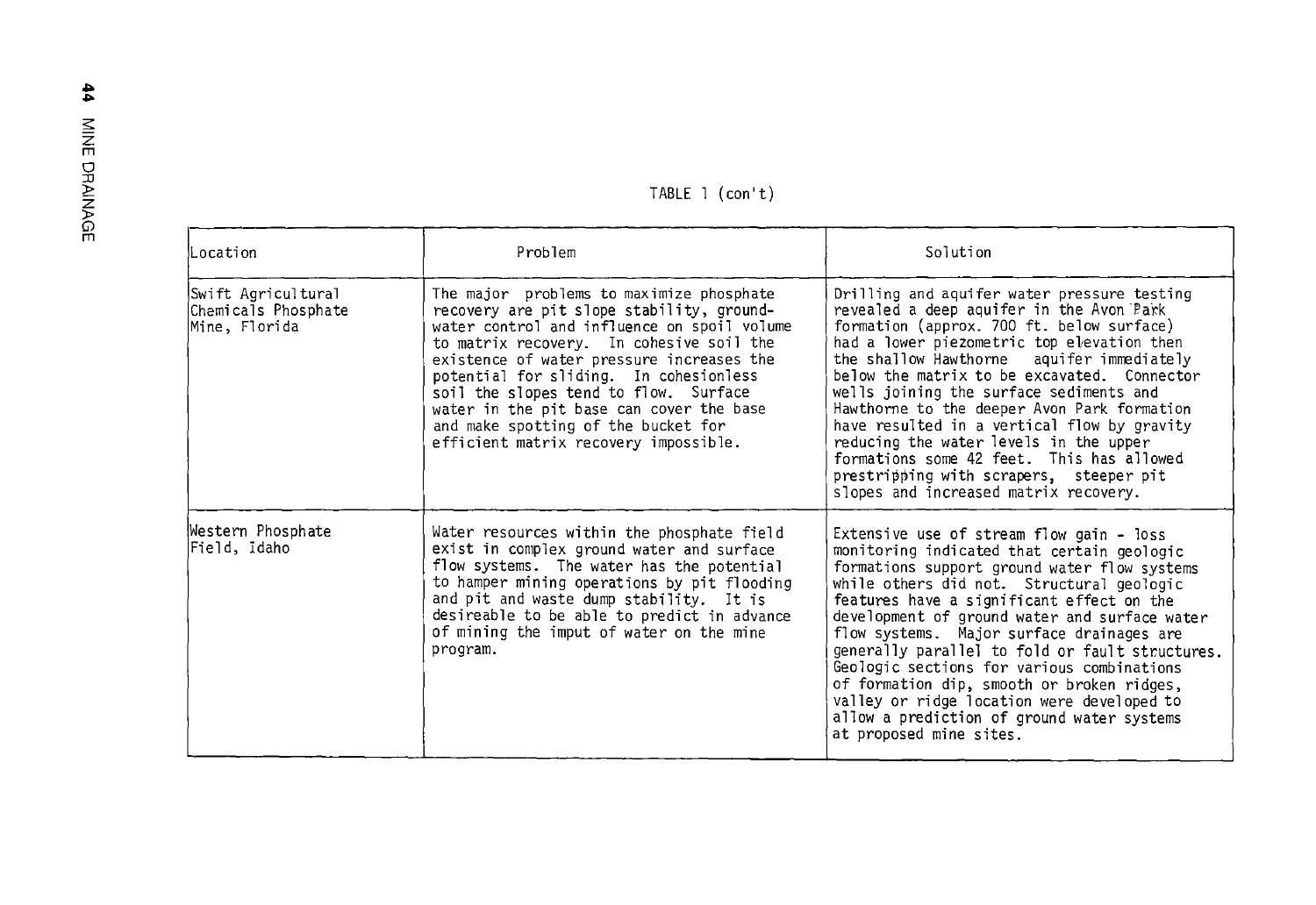have been reduced by over \$500,000 annually following dewatering.

In deep coal mines and strip mines, water pressures below the base of the pit can cause heave of the pit bottom. The installation of pressure relief wells commonly used to control water pressures below dams is very effective. Usually vertical holes can be drilled with available mine equipment. The depth depends on the depth of the aquifer and weight of the rock. In many instances free flowing wells will be adequate. Where considerable depth or large flows are required to depressurize, pumping wells are required.

Drainage adits have been installed at a number of mines. They are expensive. Provided they are located in the most suitable location and agumented with drain holes from the<br>adit they can be very effective. The drain holes should be adit they can be very effective. directed to intersect as many structural discontinuities as practical. The effectiveness of the adit system can be significantly improved by installing twin bulkheads and a vacuum system to put the adit under negative pressure.

Lowering of the water table will induce weathering in the dewatering zone. The influence of this on the mineralogy and mineral processing should be assessed.

The type of dewatering and design and location of the dewatering system is very site specific. The maximum cost effective benefit can only be achieved when the installation is preceeded by a comprehensive field test program.

## DRAINAGE IN UNDERGROUND MINES

The costs of dewatering are increasing due to inflation and mine expansion. Improved knowledge and efficiency to reduce the risk of sudden water inflows, to improve stability and to reduce dewatering and mining costs is a goal at many underground operations.

The most important initial program is to determine the general geologic stratigraphy, water pressure profile and permeability. This program should always be an order of magnitude investigation. The primary purpose being to determine the conditions and parameters which will have a significant bearing on the project. Thousands of dollars and much time has been wasted on many projects in the past in attempting to develop extensive data for factors that are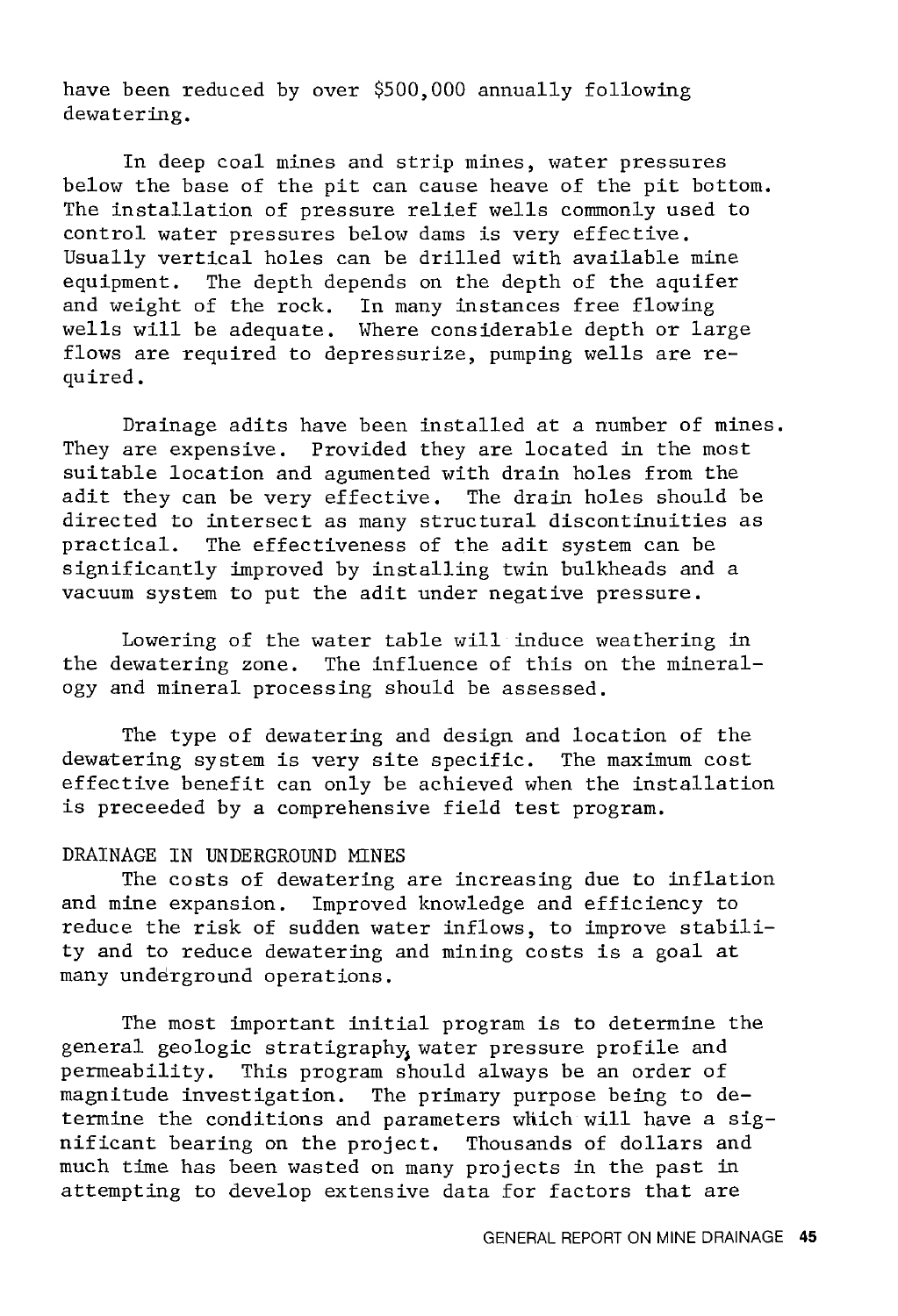relatively unimportant. By recognizing the important factors there is less likelihood of hydrogeologic surprises. Brown emphasizes that since the accuracy of geologic and hydrologic data is usually low it is inappropriate to use highly sophisticated analytical methods to evaluate conditions and to develop design systems.

Most groundwater problems can be approximated using Darcy's Law, the well equation modified from the Theis equation and the Steady State Leaky Aquifer equation.

Uncertainty of the results relates to inaccuraeies of the idealized hydrological model, the analytical evaluations performed by the model and the measurement of parameters for the model.

Once the type and magnitude of the problem is defined the potential solutions to reduce or control the problem can be developed. Most of these programs comprise procedures to reduce the inflow of water. The primary reason being to reduce pumping energy which usually will be required throughout the entire year.

To control ground water during shaft sinking it should be recognized that the problem is short term, until the lining is complete.

It is recommended that a drill hole always be drilled at the shaft location. In addition to determining geologic factors important to rock stability, excavation methods and lining requirements, rock permeability and water pressure head profiles can be assessed.

In small inflows, sumping and pumping from within the shaft will normally be adequate. For larger flows procedures to reduce inflow will usually be necessary.

Typical Methods include:

- (a) Installation of dewatering wells around the shaft
- Grouting of pervious rock zones
- (c) Freezing ahead of shaft sinking

Where several aquifers exist it will be expensive to perform separate pumping tests. One procedure to reduce this cost described by Greenslade involves drilling a well to the lowermost aquifer, installing casing and cement the well to the surface. The well is pump tested. Overlying formations are tested by installing a wire line bridge plug below each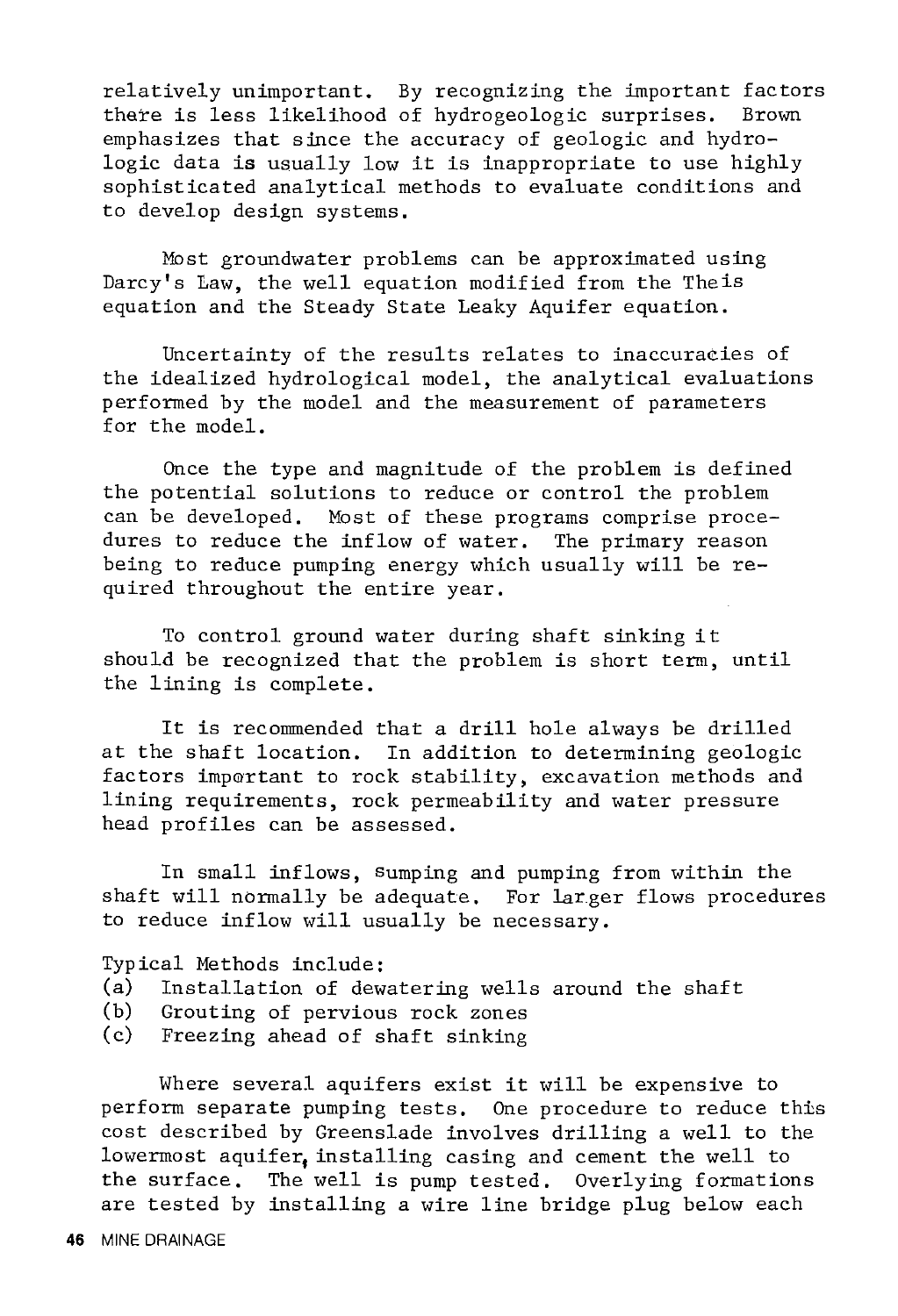zone and perforating the casing over the entire aquifer thickness. Following pumping of the perforated zone a second wireline zone is set below the next overlying zone and the perforating pumping sequences repeated for each zone going up the hole.

They include: The effects of water in underground mining are many.

- (a) Large scale rapid inflow can halt production.
- (b) Corrosion of steel ropes and members is increased.
- $(c)$ Timber rot is increased by wetting and drying.
- (d) Machine and labor productivity is reduced.
- (e) Maintenance costs are increased.
- $(f)$ The cohesive strength of many types of rocks is reduced.
- (g) The migration and contamination or rock fines is increased.
- (h) Weak ground is washed out of rock discontinuities.
- (i) More expensive explosives are required.

Water associated factors outside the mine include: (a) Moisture in the ore increases the costs of handling, shipping and treatment.

(b) Dewatering may induce weathering and reduce mineral recovery.

(c) Drawdown in and around the mine may deplete regional water supplies.<br>(d) Dewatering

- Dewatering may lead to surface subsidence, or collapse.
- (e) Effluent may reduce the quality of surface water.

Loofborouw suggests two methods should be considered where dewatering of underground mines will reduce overall costs. Mining up from the bottom of the orebody will greatly reduce pumping requirements at sites where rock becomes less pervious with depth. There would also be a postponement in the time and rate of depressurization of the near surface water table. The mined and lower area of the mine can be used as a storage reservoir during major inflow or as a settling & clarification horizon.

In fractured and jointed rock, fine grained clay grouts may be effective in reducing permeability. This fine grout is usually quite effective in sand and sandstone. Pregrouting ahead of shaft sinking has proven to be effective on projects in South Africa.

Areas of promising research include chemical and bacterialogical treatment which develop precipitates and reduce permeability.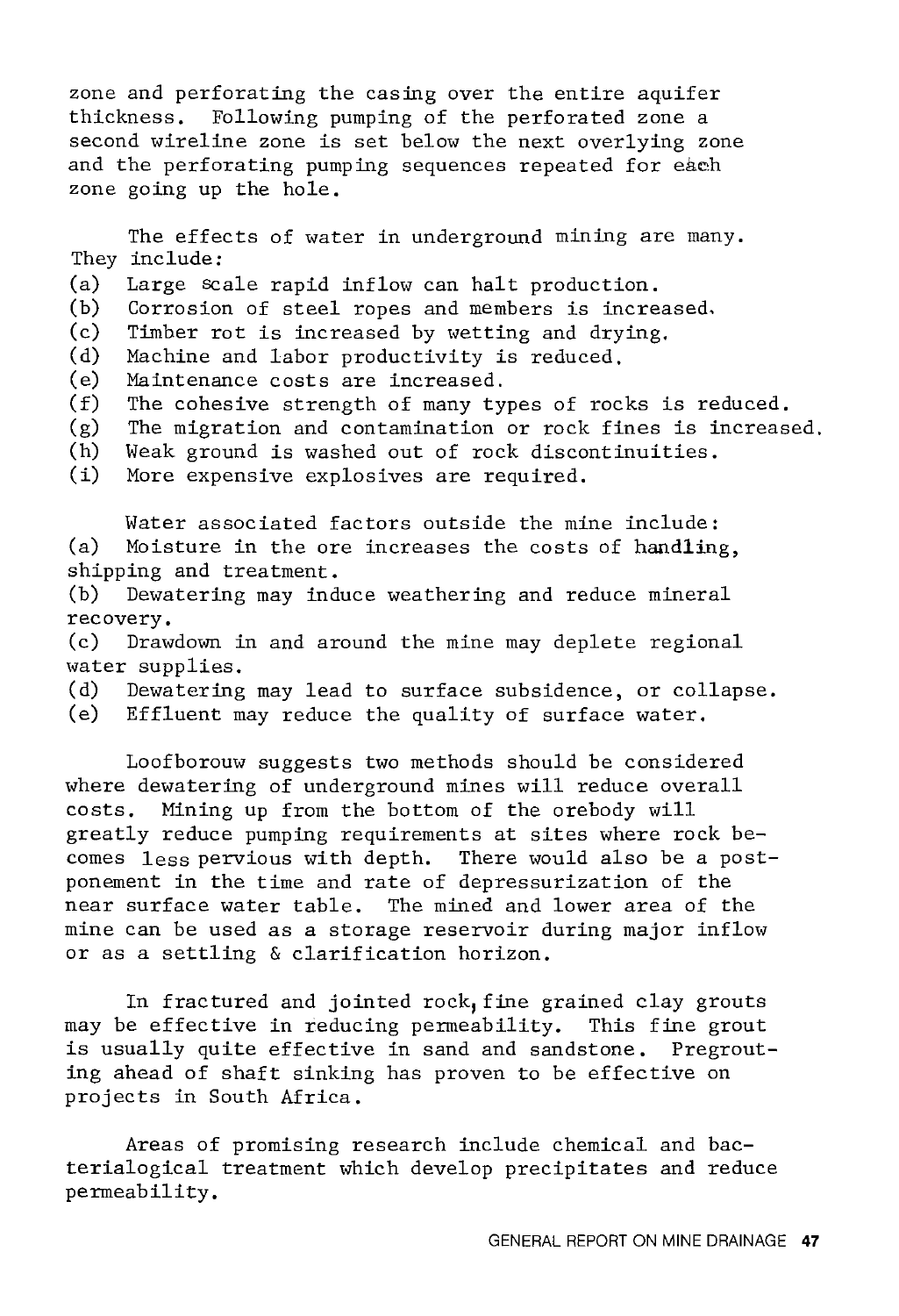Methods to control the flow of water include:

(a) Divert or intercept surface water,<br>(b) Dewater prior to mining

(b) Dewater prior to mining.<br>(c) Minimize water flow by s

Minimize water flow by selective shaft location, mining from the bottom up or leaching insitu (where practical)<br>(d) Develop impervious linings around shafts.

(d) Develop impervious linings around shafts.

(e) Reduce the permeability of the rock mass.<br>(f) Protect the work area from inflow. Plug Protect the work area from inflow. Plug alldrillholes.<br>Over design the dewatering and pumping system. Main-

 $(g)$  Over design the dewatering and pumping system. tain an adequate supply of stabilization and control equipment available and operational.

Trexler describes a program to monitor underground inflow at the Bunker Hill Mine near Kellogg, Idaho. The mine has been in operation since 1885 and has many drill holes, drifts, stopes, shafts and one major caving area. Inflow into the mine is controlled by five conditions -

(a) natural ground water seepage

(b) geological discontinuities

- (c) diamond drill holes
- (d) underground excavations

(e) injected potable and sand fill water.

Some of this water flows through pyrite rich zones and results in production of acid discharge with a pH from 3.3 to 4.7.

Flow studies revealed there was a low time lag, generally less than 24 hours between changes in surface creek flows and discharge volumes. Rhodamine WT dye studies also revealed a short time lag.

The surface recharge contributes to several problems-

- (a) additional dewatering,
- additional discharge treatment.
- (c) wet mining environment.
- (d) potential water to flush acid producing water. Programs to reduce the water inflow included:

(a) relocation of raises and construction of cut-off walls<br>(b) installation of pipes & flume to bypass water around

installation of pipes  $\&$  flume to bypass water around pervious areas.

(c) Capping and valving drill holes.

(d) Increasing the slurry density for sand backfill. This example illustrates the importance of site specific studies and design.

A dramatic example of a major water problem is described by Cox for the Friedensville mine. The normal dewatering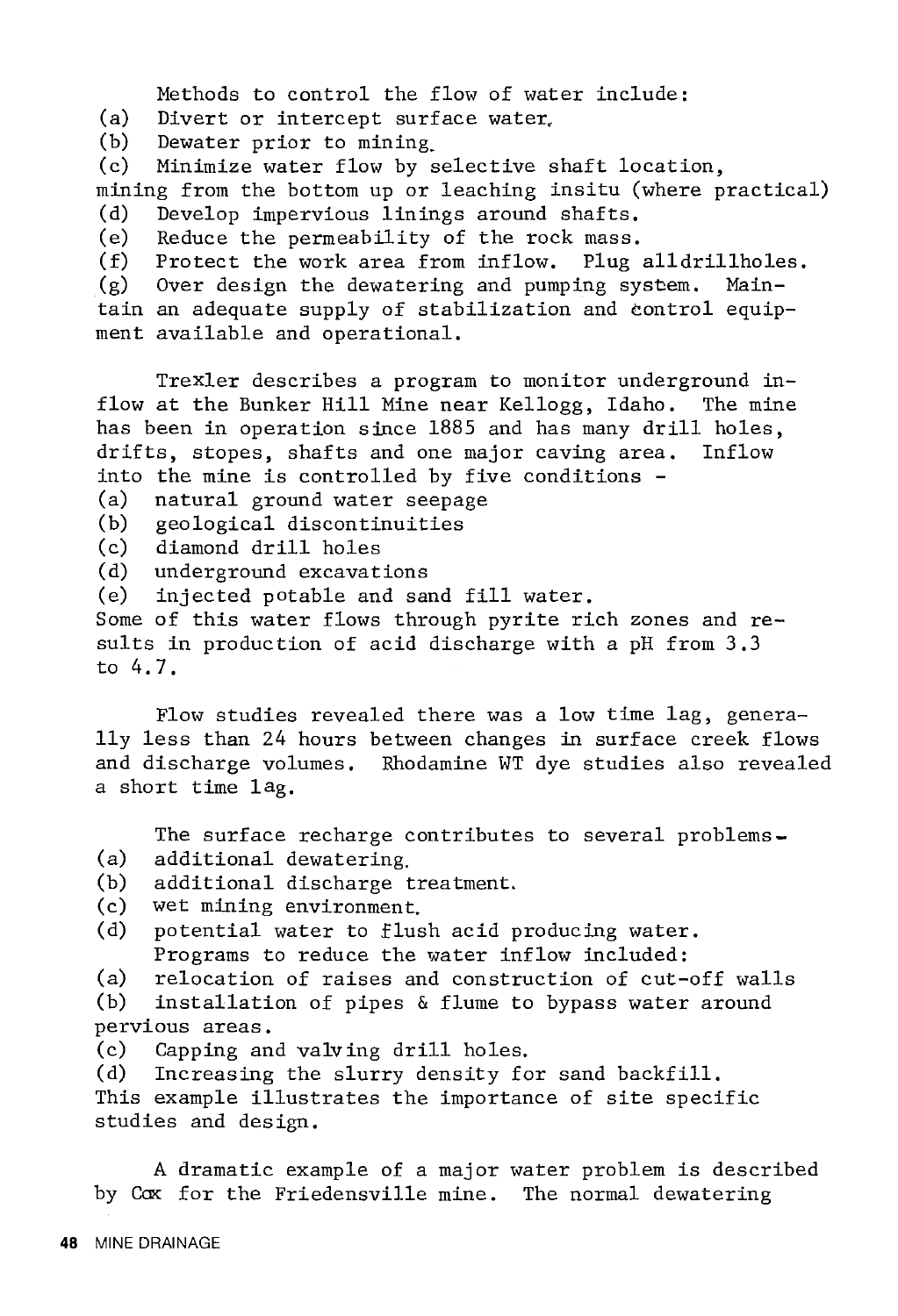program discharged about 26,500 gpm. A sudden major inflow of 35,000 gpm developed in one of the stopes. Immediate steps were instituted to establish maximum pumping plant efficiencies. Fortunately the total dewatering capacity was available so the mine was not flooded.

To control the free flow a series of concrete plugs were developed and finally a 30 inch pipe line was installed to carry the water to a pump station.

This example illustrates the desireability for excess pumping capacity in the event that abnormal water flow is encountered.

The selection of the proper pumping system is one of the most important decisions in underground mine design.

Schiele presents a strong case for the use of water filled submersible pumps for depressurization and mine dewatering.

The advantages given are:

- (a) Water is an excellent conductor of heat.
- (b) Will not fail if leakage develops.
- (c) Will operate at a high ambient temperature.
- (d) Naturally firedamp proof.
- (e) Instant startup characteristics.

To control the ingress of dirt common on mining projects a special system has been developed. The rotor is guided in two radial bearings. The thrust bearing plate is mounted at the lower end of the rotor shaft, and it rotates against a ring of tilting pads which are stationary in the peripheral direction, but which are otherwise free to tilt in all directions.

In underground mines submersible pumps are used in sumps. The trend is toward pumping from one deep location with one pump.

In large pumps operating at high flow rates the double suction design is recommended to balance the hydraulic thrust on the thrust bearing.

Pump sizes up to 1800 KW have been used for several years with heads up to 3300 feet and flow rates in excess of 13200 USGM. In the Rhineland Coal fialds 2500 submersible pumps are in use with diameters up to 32 inches and depths to 1700 feet.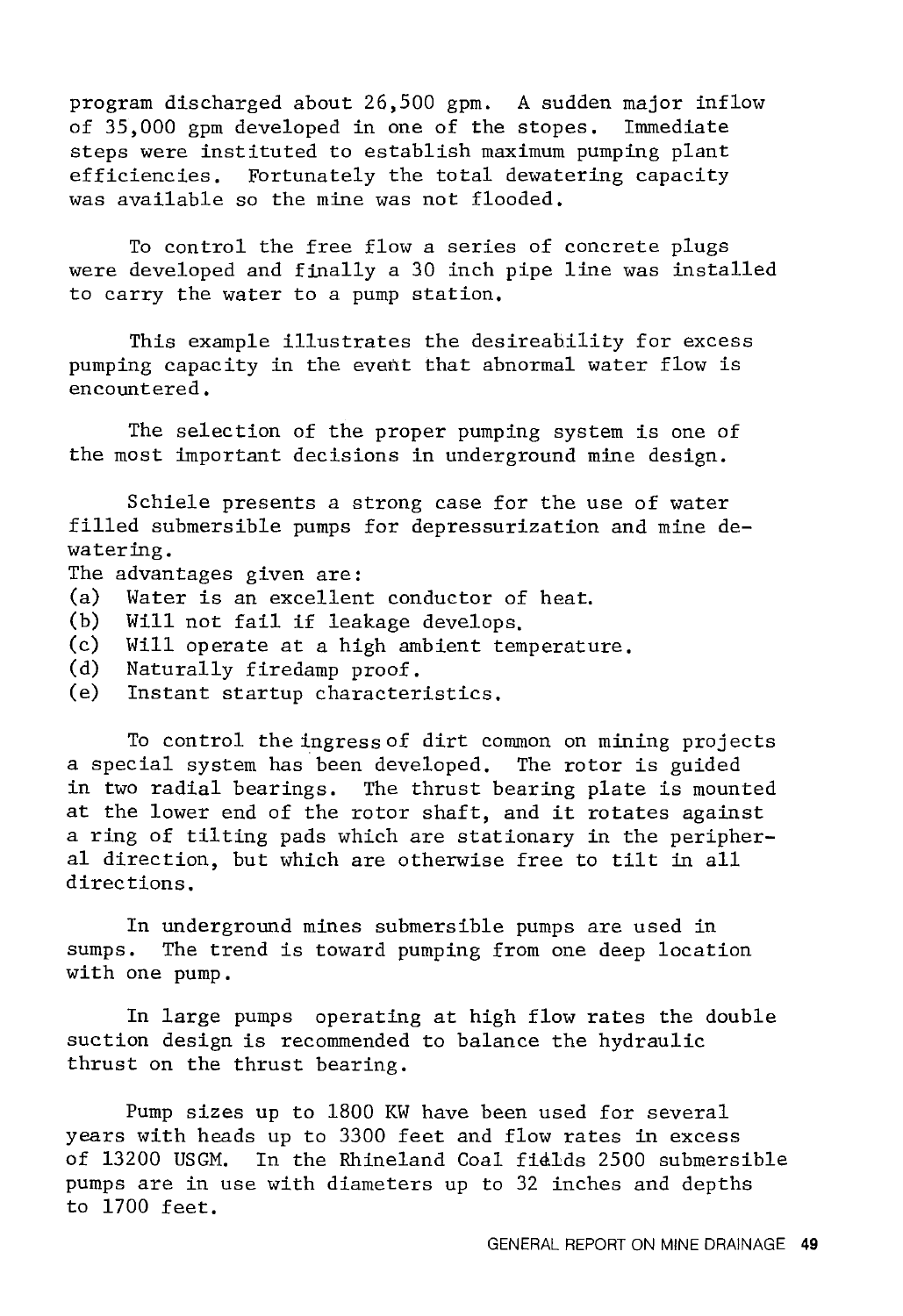For the most efficient design of well dewatering systems Archer recommends the well diameter should not be established until the volume and head of water is reasonably well known.

It is very important to determine the quality of the<br>the assess if corrosion will be a problem. Special water to assess if corrosion will be a problem. attention to top quality gate and check values is imperative. Flow meters are recommended for all installations so that changes in flow characteristics or pumping problems can be quickly recognized.

### SEEPAGE CONTROL FOR WASTE DISPOSAL

Extensive experience is available internationally in the design and construction of earth dams for hydro electric development, commercial and residential water supply and for irrigation purposes. The control of seepage has essentially been for the purpose of maintaining stability. A secondary reason is to reduce storage losses. Seepage control, for these reasons is being incorporated in most of the dams developed for tailings storage. The tailings however usually contain materials introduced in the extraction process which in some instances could lead to some degree of contamination of seepage waters.

When design programs and regulations are developed it should realistically be recognized that it is practically and economically impossible to completely stop all contam-<br>inants from being released into the seepage system. A reainants from being released into the seepage system. sonable approach is to require that any contaminants in the seepage water should be controlled by design and location so that regulatory maximum allowable criteria are met with a specified distance from the tailings storage area.

A common assumption made by many people is that the contamination is carried as far as the seepage water flows. It should be recognized that transport of contaminants is a complex function of parameters such as conductivity and dispersivity of the underlying soil and rock strata, hydraulic gradients, ion exchange and buffering capacity of subsurface materials and amounts of precipitation and evaporation. Soil and rock is a better natural filter than usually realized. In general, natural subsoil conditions will tend to remove many heavy metals and radionuclides such as radium and thorium from the tailings seep.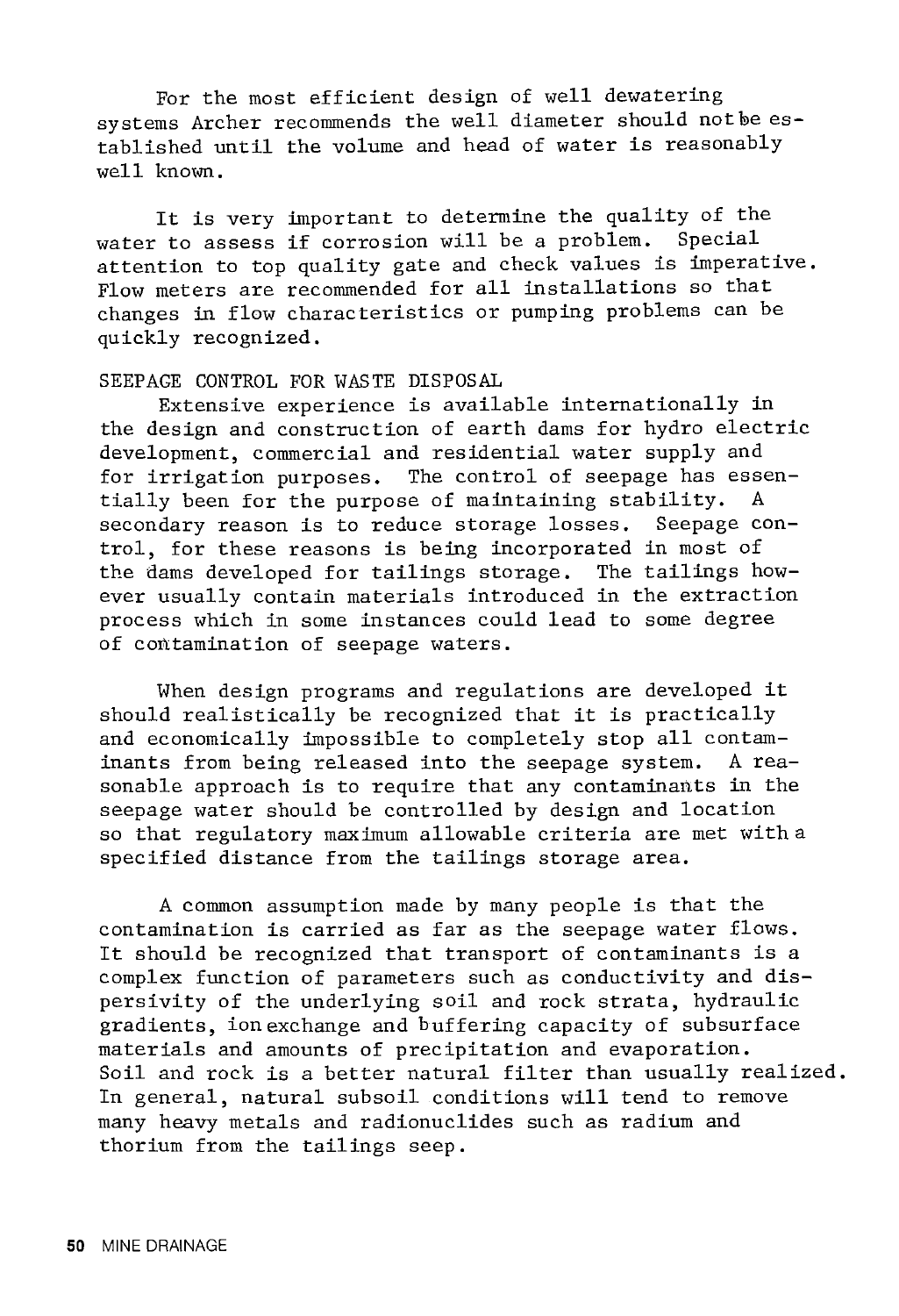Precipitation will occur primarily as a result of chemical precipitation and sorption processes.\* Some heavy trace metals such as selenium, arsenic and molybdenum may form ions which behave similarly to anion contaminants such as sulphates which do not tend to be removed by sorption.

Taylor and Antommaria present an excellent case example where the subsurface seepage courses below a tailings impoundment area were monitored at varying distances. The tailings disposal area had been in operation for about 20 vears. The following elements were evaluated: The following elements were evaluated:

- (a) Uranium
- (b) Thorium
- (c) Lead 210
- (d) Radium 226
- $(e)$  Polanium  $-210$

The results of the monitoring program revealed that at short distances below the pond the contaminant concentrations were all within permissible limits. At this site it was concluded that isolation barriers would do little to decrease the detrimental effect of tailings disposal other than to reduce the distance of effects away from the pond.

An important factor which influences contaminant movement is soil alkalinity. Isolation barriers or precipitation media should be considered for non-alkaline soil conditions.

Schubert describes a monitoring program to assess groundwater contamination, around a coal refuse pile that had been unreclaimed for over 50 years. The natural soil conditions at the site comprised glacial till with low per-Twenty seven wells were installed at the site to monitor the ground water. Thirteen existing residential wells were also monitored near the pile.

Based on the monitoring program the shallow ground water quality had not been significantly affected at distances greater than 200 meters from the refuse pile. Surface water flowing off the pile and onto the adjacent surface tends to infiltrate and recharge the ground water. This could be the source of some of the local contamination. \* "Generic Environmental Impact Statement on Uranium Milling" (draft) U.S. Nuclear Regulatory Commission, NUREG-0511, Office of Nuclear Material Safety and Safeguards. Washington, D.C., April, 1979.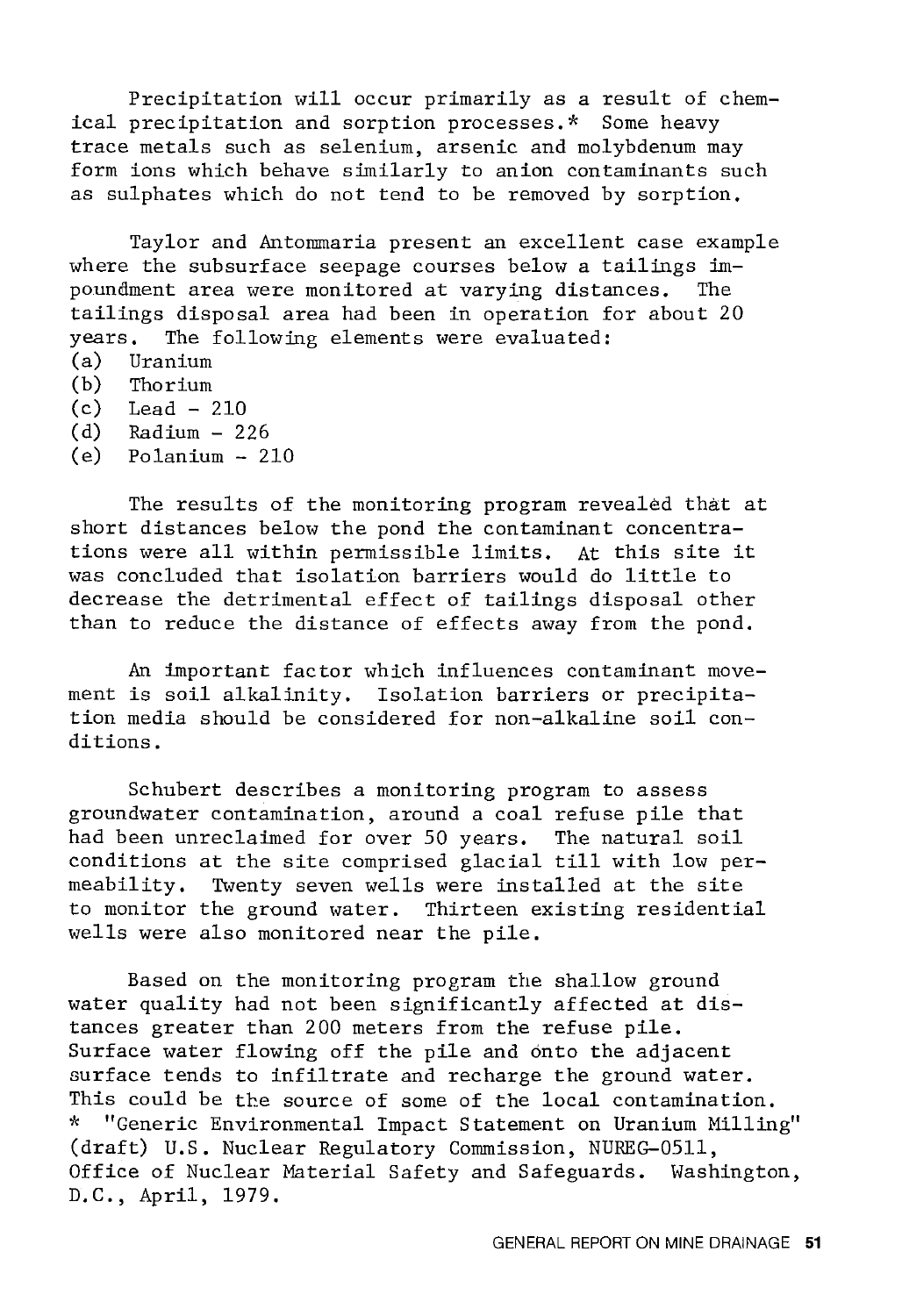Control of this surface flow would likely have reduced sub-<br>surface contamination. The author concluded that by devel-The author concluded that by developing a better understanding of the reactions of contaminants with the soils it should be possible to develop disposal sites with adequate "absorption" capacity to adequately retard contaminant migration.

One of the most effective research programs that can be undertaken in North America would be to measure contaminant movement profiles around waste disposal areas on as many projects at as many locations as possible for as many minerals and industrial wastes as possible.

Considerable time and money has been spent on evaluating seepage flow paths, volumes and areal extent. It is important to recognize that it is the contaminant flow that is the most critical environmental concern. What concern is it if the seepage travels 20 miles but the contaminants are carried along that seepage path only 200-500 feet.

Where there is a likelihood that tailings seepage could contaminate ground water supplies several procedures to reduce this seepage are available.

The use of natural clay liners is the most common procedure and the procedure with which we have the most long term experience. The rate of seepage can be reduced to  $10^{-6}$  to  $10^{-8}$ cm per sec. At these low rates, dilution in the ground water system generally reduces contaminant levels to meet regulatory requirements. In addition base exchange, chemical reaction etc. in the clay reduces contaminant movement.

Recently the use of synthetic liners has become widespread. Provided the problems of seam separation and gas bubble breakage can be overcome liners provide positive seepage control. In very dry areas where the tailings disposal system will dry out the long term disintegration of the liner is not important. However in wetter climates, 15 to 20 inches of annual rainfall or more, the tailings ponds will not completely dry out and disintegration of the membrane could result in a large scale release at a later and unexpected date. In this condition it is suggested it would be better to use a synthetic semi pervious membrane to allow a very slow continued release from day one.

There is some experience to show that peat and glass fiber filters will act as absorption media to reduce